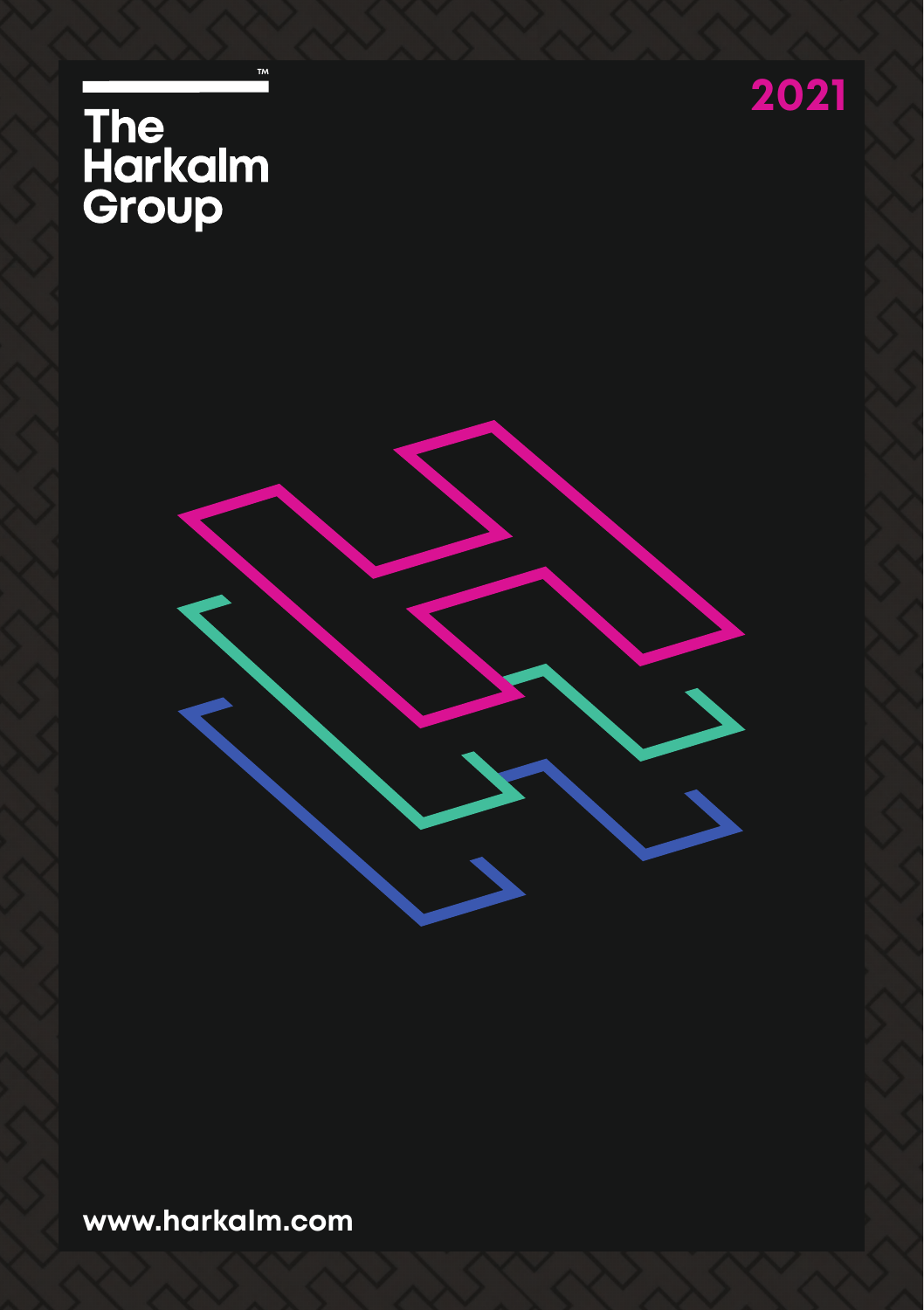# **We are The Harkalm Group.**

**Commercial property investors and developers specialising in the retail and leisure sectors. We acquire, asset manage and invest across the UK's high street & roadside locations.**

**Our business model is simple, proven and effective. We action a strategic plan to add value to land, vacant and tenanted properties, before they are integrated into our portfolio or recycled for re-investment.**

**150 Over 150 property transactions in the last 5 years.**



**Invested in excess of £220m to date.**

**£30m Over £30m to** 

**spend in 2021.**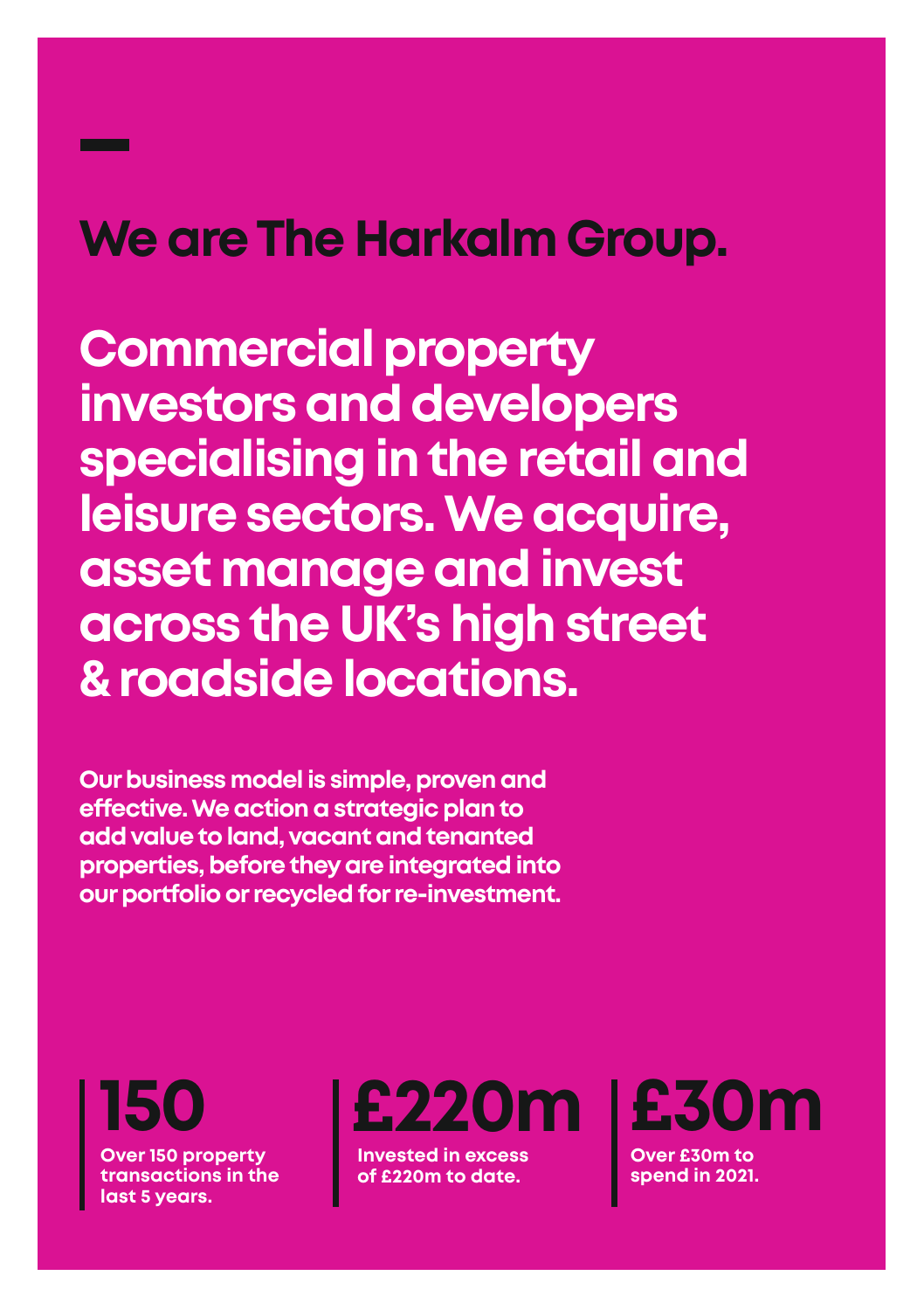# **Investment Highlights**

**Please see examples of some of our most notable acquisitions in 2020.** 



## **Northwood, Middlesex** 24-38 Green Lane & Warmair House

A substantial unbroken parade in an affluent suburb of North-West London. The asset comprises eight ground floor units with upper parts, together with rear offices/warehouse with long term redevelopment potential. The site is approximately 0.5 acres and has a rental income in excess of £300,000 p.a.

# **Oxted, Surrey** 88 Station Road East

A landmark corner building located opposite the station within this prosperous commuter town. The ground floor was let on a new FR&I lease to Sainsbury's for a term of 15 years from completion. The upper parts consist of five flats let on ASTs and one regulated tenancy. The property has the potential to create additional flats.

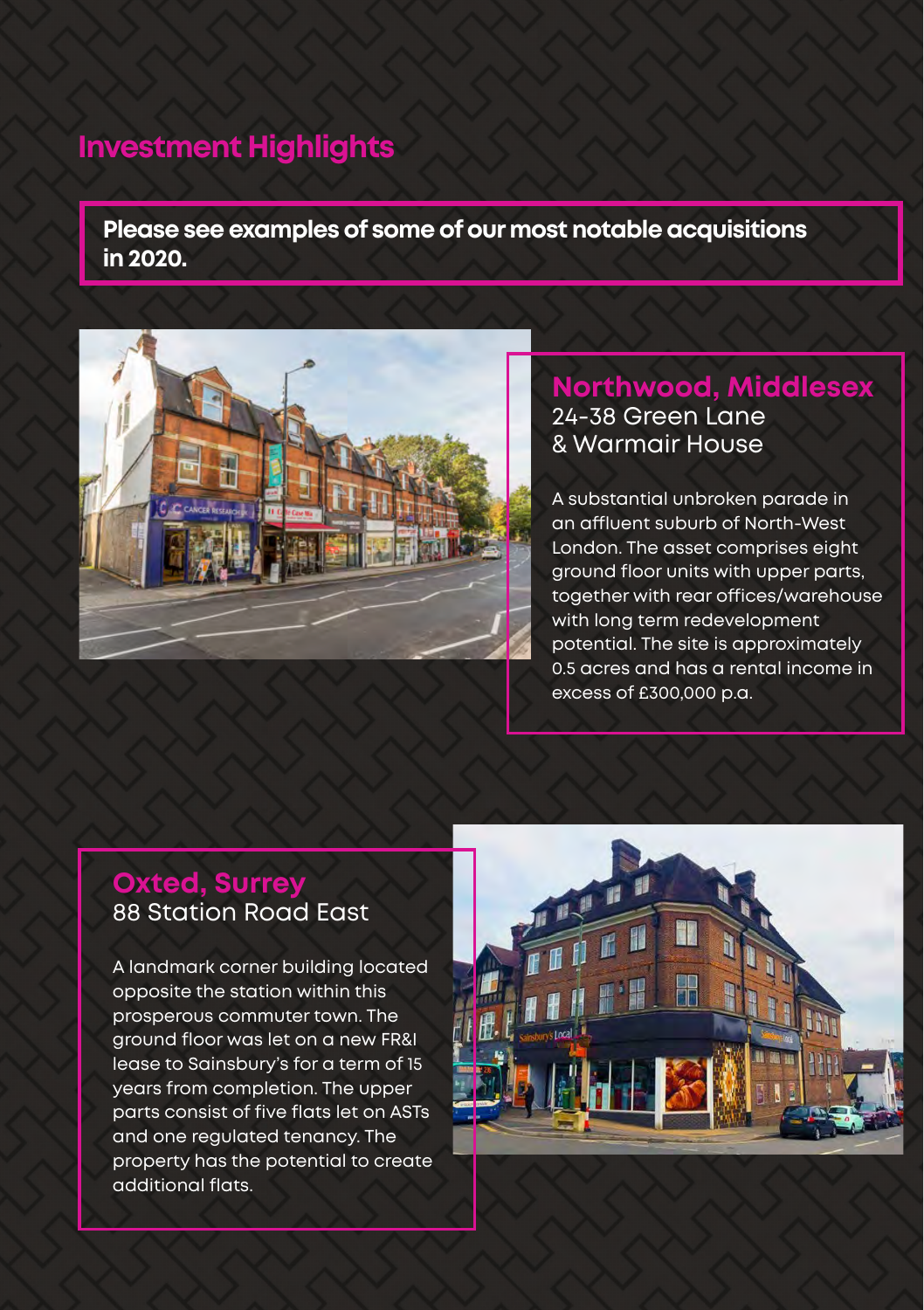# **New Acquisitions**

**Our team have been acquiring properties and land across the UK for over 30 years. When we identify an opportunity we know is right for us, we proceed quickly with a streamlined, no-nonsense approach.**

**We make purchasing decisions within 24 hours.** 

**We are transparent and easy to deal with.**

**We always have the cash funds in place to proceed quickly.**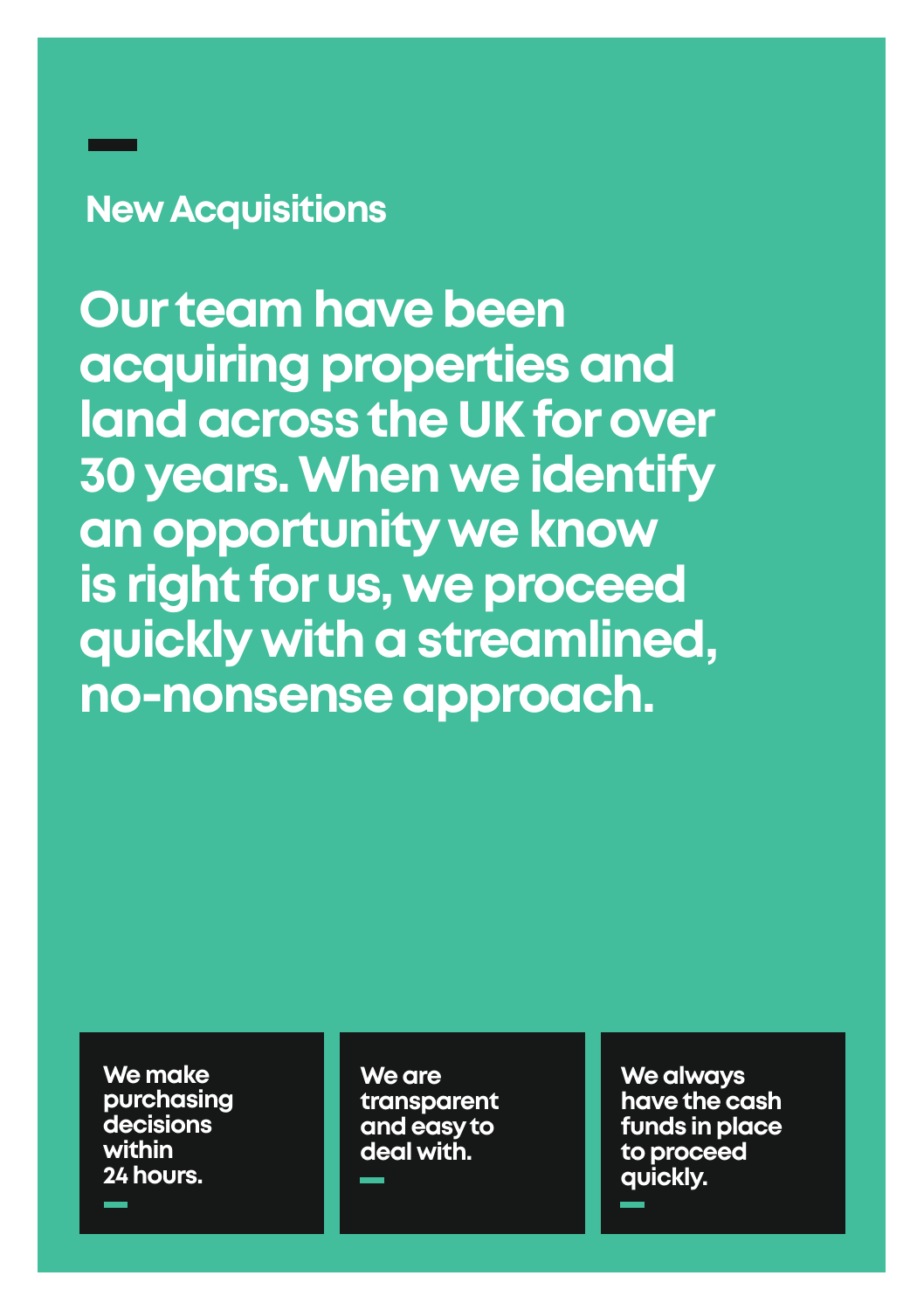## **Over the last 12 months we have invested over £25m into the UK commercial property market.**

### **Woking - Westfield Parade**

Parade comprising six shops and upper parts. Fully let to local tenants.



### **Canterbury - The Street**

Convenience Store investment let in its entirety to Southern Co-op.

### **Streatham - Dorchester Parade**

Parade of three shops, each with a flat above. The property has future development potential.



### **Ipswich - Felixstowe Road**

Prominent building let in its entirety to KFC on a reversionary lease.





Ground floor retail unit let to Greggs. Upper part comprising a two bedroom flat.



**Waltham Abbey - Sun Street London NW11 - Finchley Road** Shop and HMO above let in its entirety to a

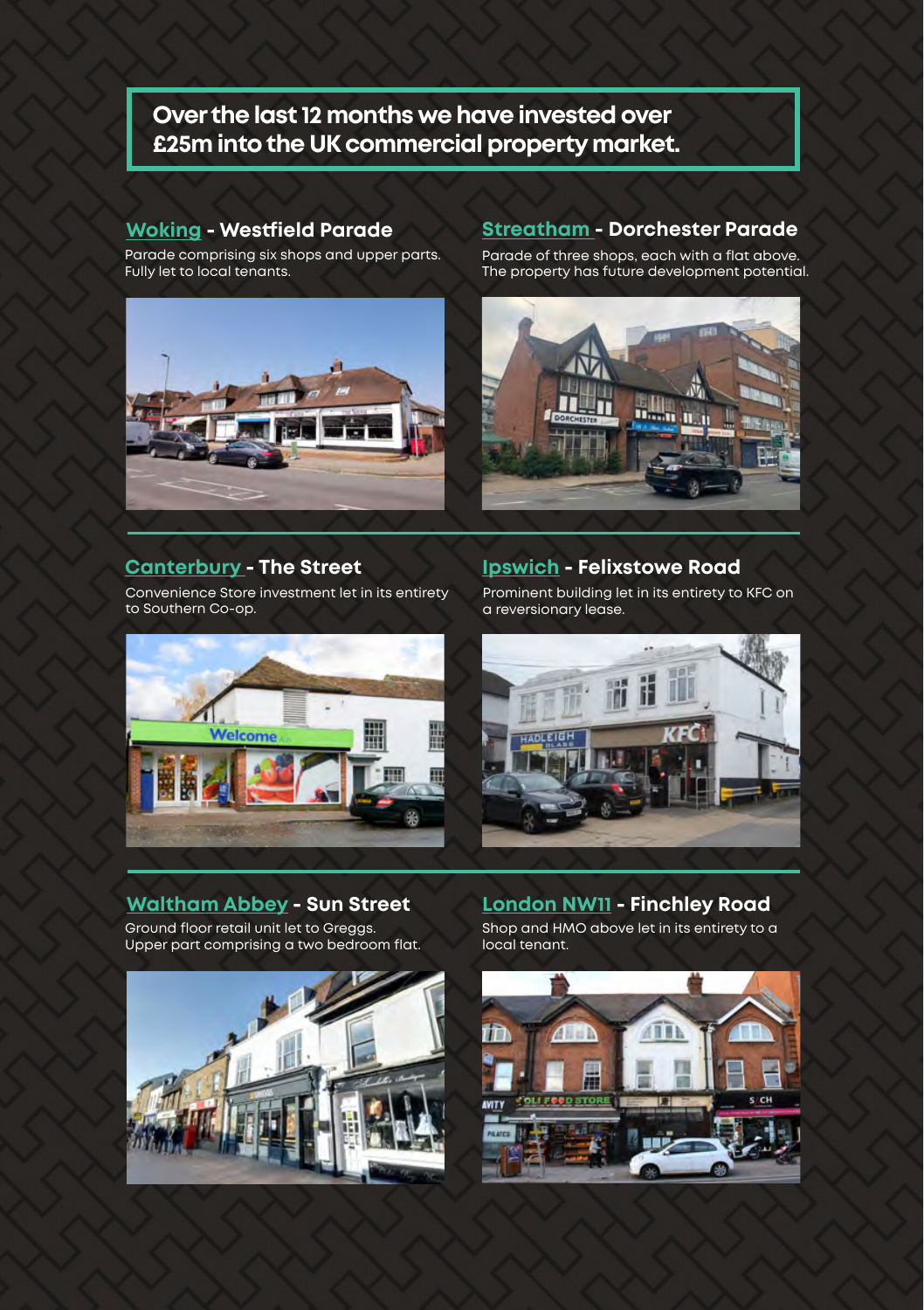# **Recent Developments**

**We identify opportunities, obtain planning consents and develop high quality commercial properties primarily in the roadside, supermarket and educational sectors.** 

**Our in-house expertise in development, construction, planning and architectural design enables us to work on projects alongside our national retail partners.** 

**Our developments extend the length and breadth of the UK.** 

**We're constantly looking at new development opportunities to build for our retailer partners.**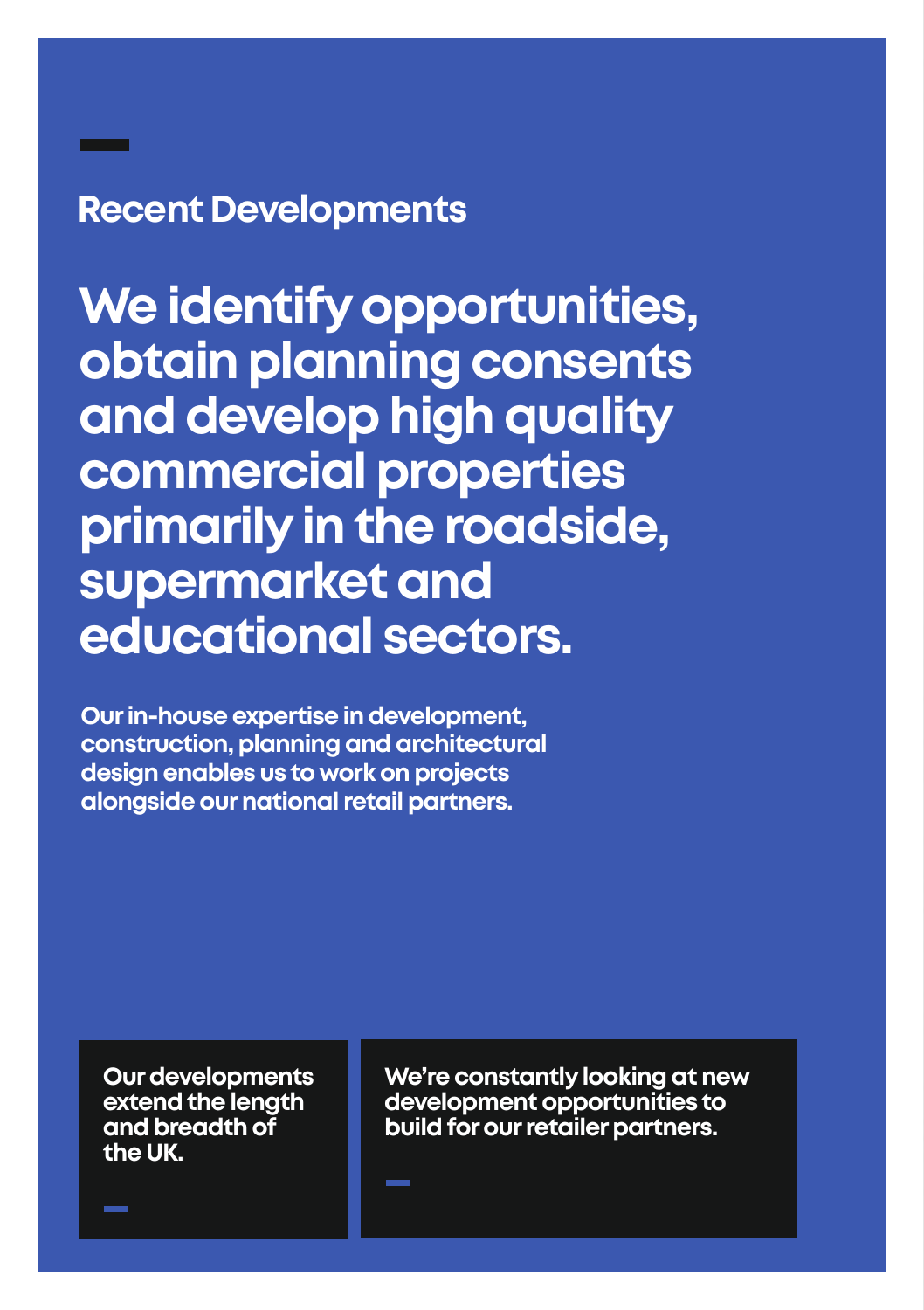## **Please see below a selection of properties we are currently developing.**



Planning obtained to convert a former car showroom into a Convenience Store and MOT centre. The Convenience Store has been subsequently let to Co-op for a term of 15 years at £75,000 pa.

## **Dover - Folkestone Road Portchester - West Street**



Predominantly vacant retail parade totalling approximately 20,000 sq ft. A variety of new lettings including Tesco, Domino's & Dignity Funerals. Total income once completed to be in excess of £150,000 pa. The upper part provides an opportunity for a substantial residential development.

### **Boston - Swineshead Road Woking - Westfield Road**



Planning obtained for an 1,800 sq ft Drive-thru let to Starbucks for a term of 15 years at a rent of £74,000 pa.



Change of use granted from A3 restaurant to A1 Convenience Store with seven flats above. Subsequently let to Co-op for a term of 15 years at a rent of £83,000 pa.

**Chippenham - New Road Diss - Scole Roundabout** 



Change of use granted from A1 shop to A5 takeaway with flat above. Ground floor subsequently let to Papa John's for a term of 15 years at a rent of £21,000 pa.



Five acres of Greenfield land purchased for a proposed development, consisting of two Drive-thru units and a 20,000 sq ft supermarket.